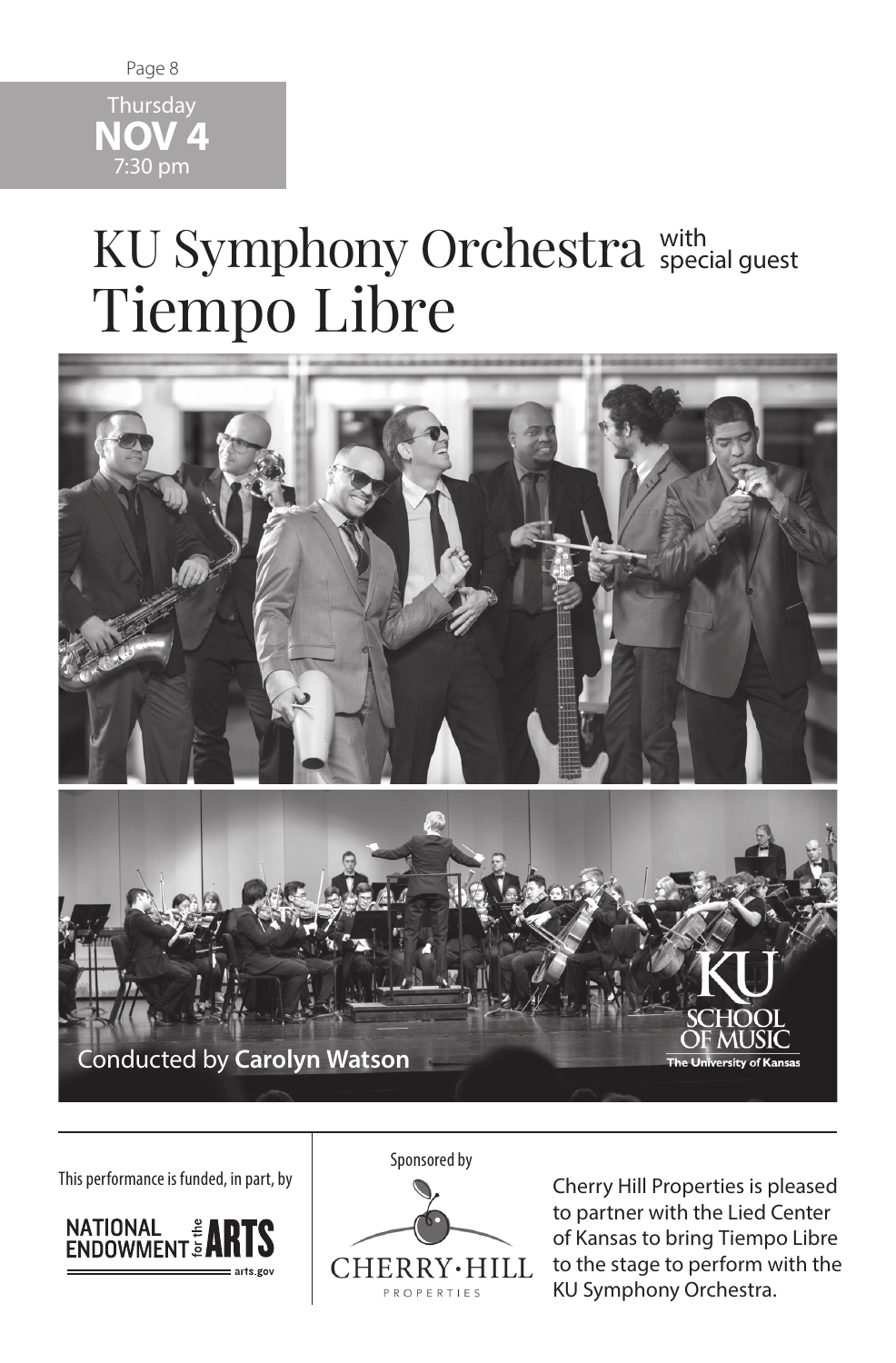## PROGRAM

## **LATIN MUSIC FIESTA**

| Conductor: Joseph Chan |  |
|------------------------|--|
| Conductor: Frances Ho  |  |
|                        |  |

## **20-Minute Intermission**

#### **Program is subject to change.**

Please see your pre- and post-performance emails for program notes.

## **Tiempo Libre**

Jorge Gómez – musical director, piano

Xavier Mili – lead vocals, percussion

Wilber Rodriguez – bass

Luis Beltran – saxophone, flute

Leandro González – congas

Roberto Consuegra Conde – trumpet

Israel Morales – drums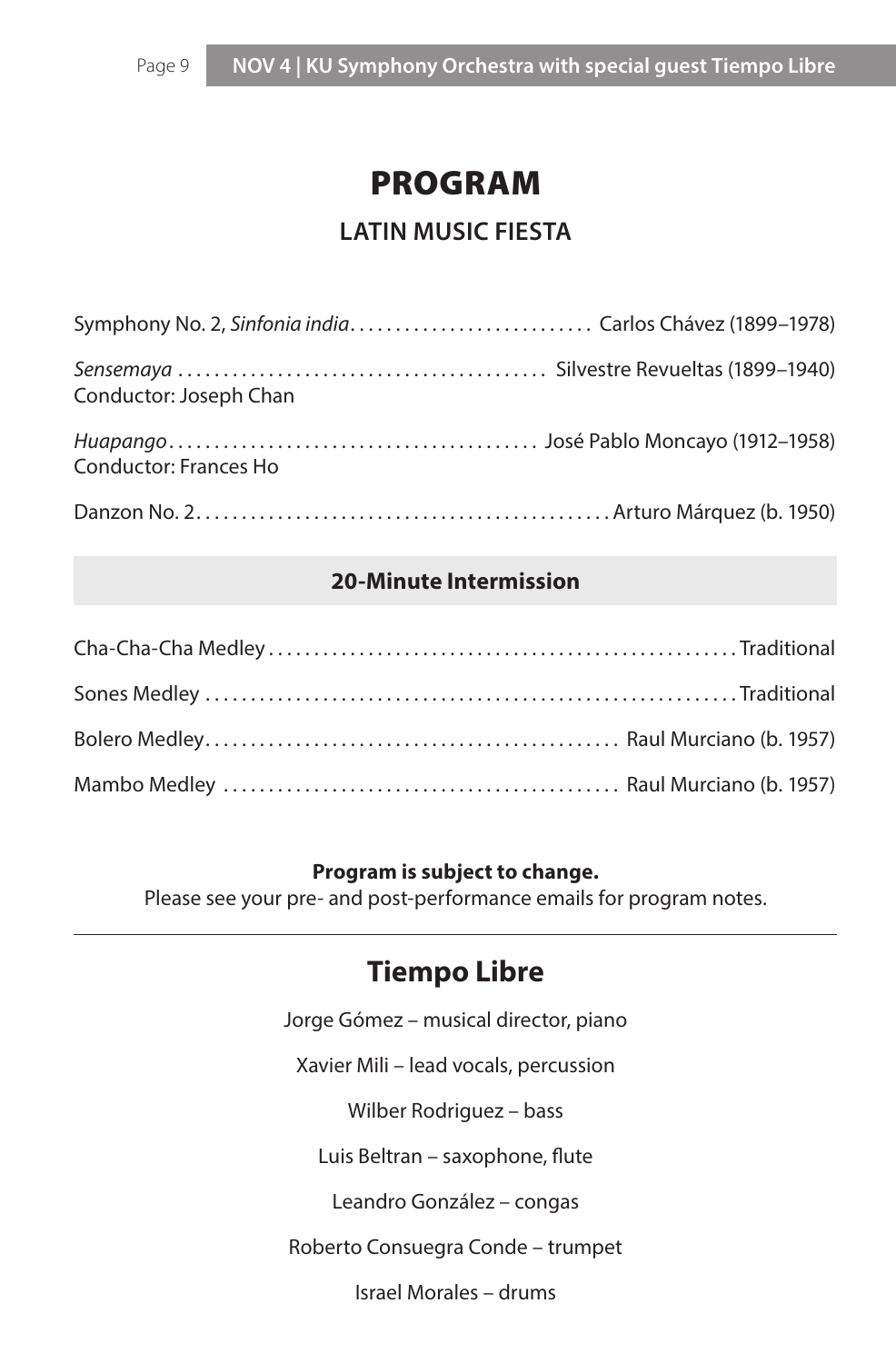Three-time Grammy-nominated Afro-Caribbean music group Tiempo Libre is one of the hottest Latin bands today. Equally at home in concert halls, jazz clubs, festival stages and dance venues, Tiempo Libre is celebrated for its sophisticated tropical music featuring an irresistible, exhilarating mix of jazz harmonies, contemporary sonorities and seductive Latin rhythms.

"The people in our audience are always a cultural mix. While our Spanish-speaking audience goes because they want to hear and feel Latin rhythms, we always have a lot of native English speakers at our concerts. They appreciate this culture, this rhythm." – Tiempo Libre founder and musical director Jorge Gómez

One thing is for sure—the members of Tiempo Libre are living the American dream, playing their exhilarating, joyful music to packed houses. The members of Tiempo Libre grew up studying together in the classical music conservatories of Havana. Dreaming of freedom and opportunity, the seven musicians moved to the U.S., getting together in their "free time" (tiempo libre in Spanish) to play Cuban timba music. Today, with worldwide concert tours and albums released by leading record companies, these world-music troubadours feel lucky to have very little free time.

Tiempo Libre's 2009 groundbreaking Sony Masterworks recording, *Bach in Havana,*  takes Bach as a starting point from which to explore a wide range of Cuban music forms and rhythms. The recording features guest tracks with Yosvany Terry and Paquito D'Rivera and earned the group its third Grammy nomination. It was described as "A landmark recording in the sense that Miles Davis' *Kind of Blue* was approximately 50 years ago" by The Latin Jazz Network. *Bach in Havana* is a true reflection of the two worlds of Tiempo Libre's Cuban musical upbringing. Tiempo Libre's seven members led "double" lives studying classical music at Cuba's premier Russian-style conservatories by day and by night, then meeting up to play the music of Cuba including timba, Latin jazz and the rumba.

Tiempo Libre's 2011 recording, *My Secret Radio,* pays homage to the group's teenage years in Cuba, a time when the government forbade its citizens to listen to American music, and Russia pulled its support from the island. Inspired by their Afro-Cuban tradition, but eager to catch the new trends and sounds coming from the U.S., Tiempo Libre's members would fashion homemade antennas to secretly listen at night to the music pulsating from Miami radio stations. These secret radio sessions fueled Tiempo Libre's dreams of living in America, free to perform their songs and build the careers they wanted, while helping them gather the strength that it took to leave it all behind—families, friends, a country, a life—to pursue those dreams. *My Secret Radio,* and the inspiring story behind it, has been featured on Fox News' *Real American Stories,* CNN en Español, PRI's *The World*, and in *Mother Jones* and *People en Español.*

Newly signed in 2015 to Universal Music Latin Entertainment, in partnership with Universal Music Classics, the group released *Panamericano*. Tiempo Libre premiered two singles from *Panamericano*, "Dime Que No" featuring guest artist Jean Rodriguez and "Somebody to Love Me" with Yunel Cruz. Additional guest artists include Descemer Bueno, Frankie J and Luis Fernando Borjas.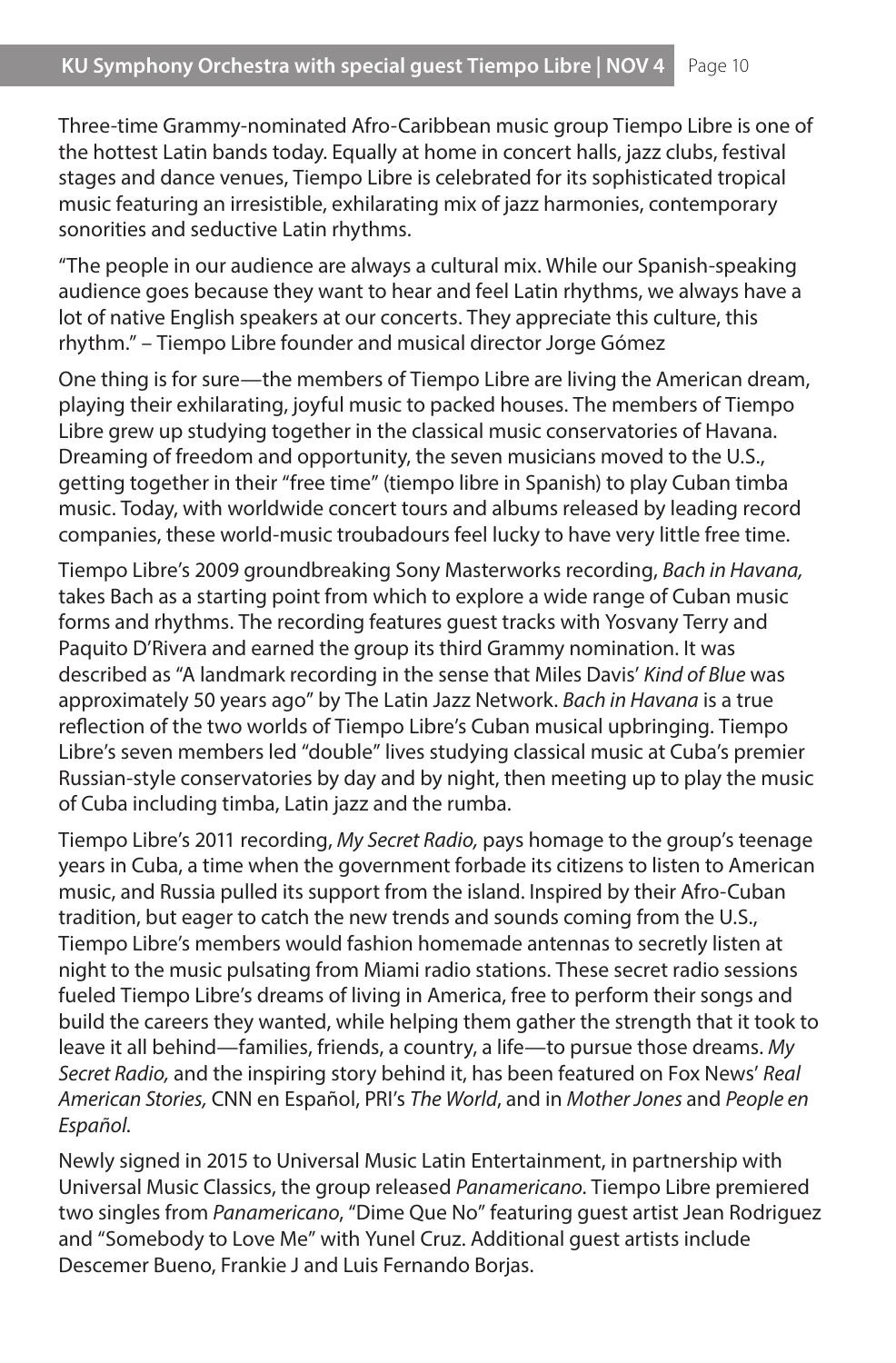"We have always written songs about our lives—both past and present. But *Panamericano* is truly about Tiempo Libre *today*—living a culturally rich and fulfilling life, personally and musically, in Miami. We are surrounded by people and influences from all over the U.S. and Latin America who inspire us, and the featured artists on the album reflect that amazing diversity and inspiration. This is possibly our most personal album yet—and to have it released by Universal Music Latin Entertainment is a dream come true," says band founder Jorge Gómez.

Ambassadors for Cuban music around the world, Tiempo Libre has gained new audiences through appearances on shows such as the *Tonight Show, Live from Lincoln Center* and *Dancing With the Stars* and through concerts worldwide, including performances at Tanglewood, the New Orleans Jazz & Heritage Festival, the Playboy Jazz Festival at the Hollywood Bowl, Jazz at Lincoln Center, Jazz Cafe in London, Hong Kong's Kwai Tsing Theatre and Tuscan Sun Festival in Cortona, Italy. Tiempo Libre frequently draws on its classical training to play with leading orchestras, including the Cleveland Orchestra, and the San Francisco and Houston Symphonies. They have collaborated with artists such as Joshua Bell, Gloria Estefan, James Galway and Paquito D'Rivera.

Every Tiempo Libre concert is a party, a celebration and—regardless of whether guests choose to enjoy the sophisticated sound from their seats or on the dance floor—an exhilarating shared experience of community.

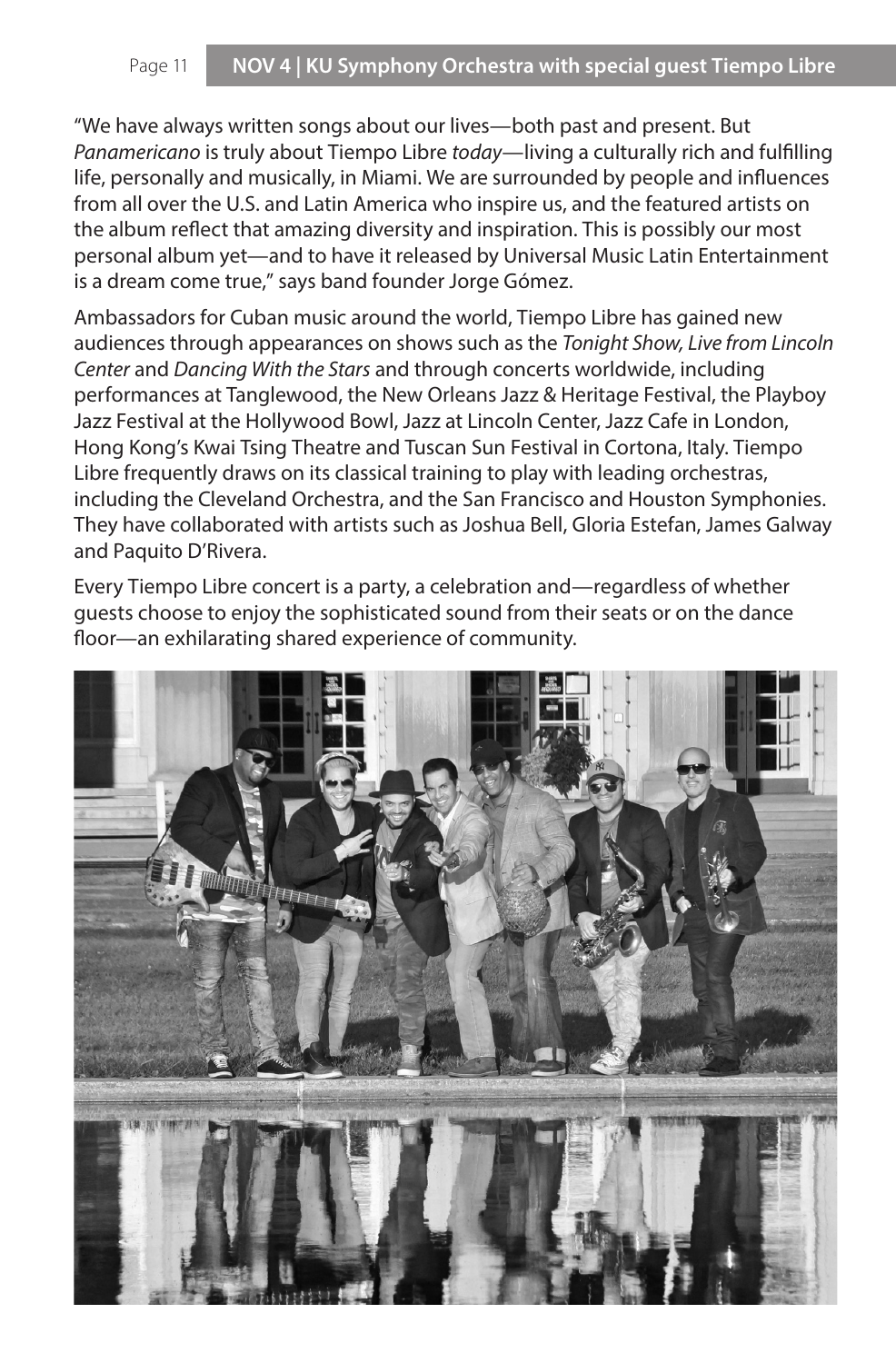#### **Carolyn Watson**

Carolyn Watson currently serves as associate professor of music and director of Orchestral Studies at the University of Kansas, while continuing to enjoy an active freelance career throughout the U.S., Europe and Australia. Originally from Australia, she has been based in the U.S. since 2013, during which time she has led performances with the Austin Symphony, Catskill Symphony, Detroit Symphony Civic Orchestra, Interlochen Philharmonic, Kansas City Ballet, Kansas City Chamber Orchestra, St. Joseph Symphony and World Youth Symphony Orchestra. Carolyn is also the music director of the La Porte County Symphony Orchestra in Indiana. Recruited internationally as music director of the Interlochen Arts Academy Orchestra, she won the 2015 American Prize for Orchestral Performance with this ensemble, also collaborating with soloists such as Mark O'Connor and Alexandre Tharaud during her tenure. Carolyn continues to enjoy an ongoing association with Interlochen as conducting faculty at Interlochen Arts Camp and for Interlochen Online.

An experienced conductor of opera, 2021 sees Carolyn lead *Hansel and Gretel* for Amarillo Opera and *Fellow Travelers* at Des Moines Metro Opera, along with a production of *As One*. Most recently, she conducted *And Still We Dream* for the Lyric Opera of Kansas City, her third engagement for the Lyric in as many years. This production was featured in the Emmy Award-winning PBS documentary *Higher Octaves: Leading Women in the Arts*. In 2019, she was engaged to conduct the world premiere of Gordon Getty's opera at Festival Napa Valley, and in 2017, Carolyn was one of six conductors selected for the Hart Institute for Women Conductors, where she led the Dallas Opera in two public performances.

A major prizewinner at the 2012 Emmerich Kálmán International Operetta Conducting Competition in Budapest, notable European credits include *Infektion*!, a festival of modern theatre celebrating the works of John Cage at the Staatsoper Berlin; conducting musicians of the Berlin Philharmonic in *Interaktion*, a residency at the Israeli National Opera, and assisting Sir Charles Mackerras on his final two productions at The Royal Opera; Covent Garden and Glyndebourne. Additional international conducting credits include the Brandenburger Symphoniker, BBC Concert Orchestra, Budapest Operetta Theatre, Bulgarian State Opera Bourgas, Duna Szimfonikus Budapest, North Czech Philharmonic Orchestra, Kammerphilharmonie Graz, Kodály Philharmonia Debrecen, Mihail Jora Philharmonic Romania, Savaria Symphony Orchestra, Scottish Chamber Orchestra, and in Russia, the St. Petersburg Chamber Philharmonic. In Australia, she has worked with the Darwin Symphony, Sydney Philharmonia Choirs, Melbourne Youth Orchestra, Sydney Symphony, Tasmania Discovery Orchestra and Willoughby Symphony.

Carolyn was a Fellow of the American Academy of Conducting at the Aspen Music Festival where she studied with David Zinman, and has participated in master classes with Marin Alsop, Peter Eötvös, Yoel Levi, Martyn Brabbins and Alex Polishchuk. She is the recipient of a number of prestigious national and international awards for